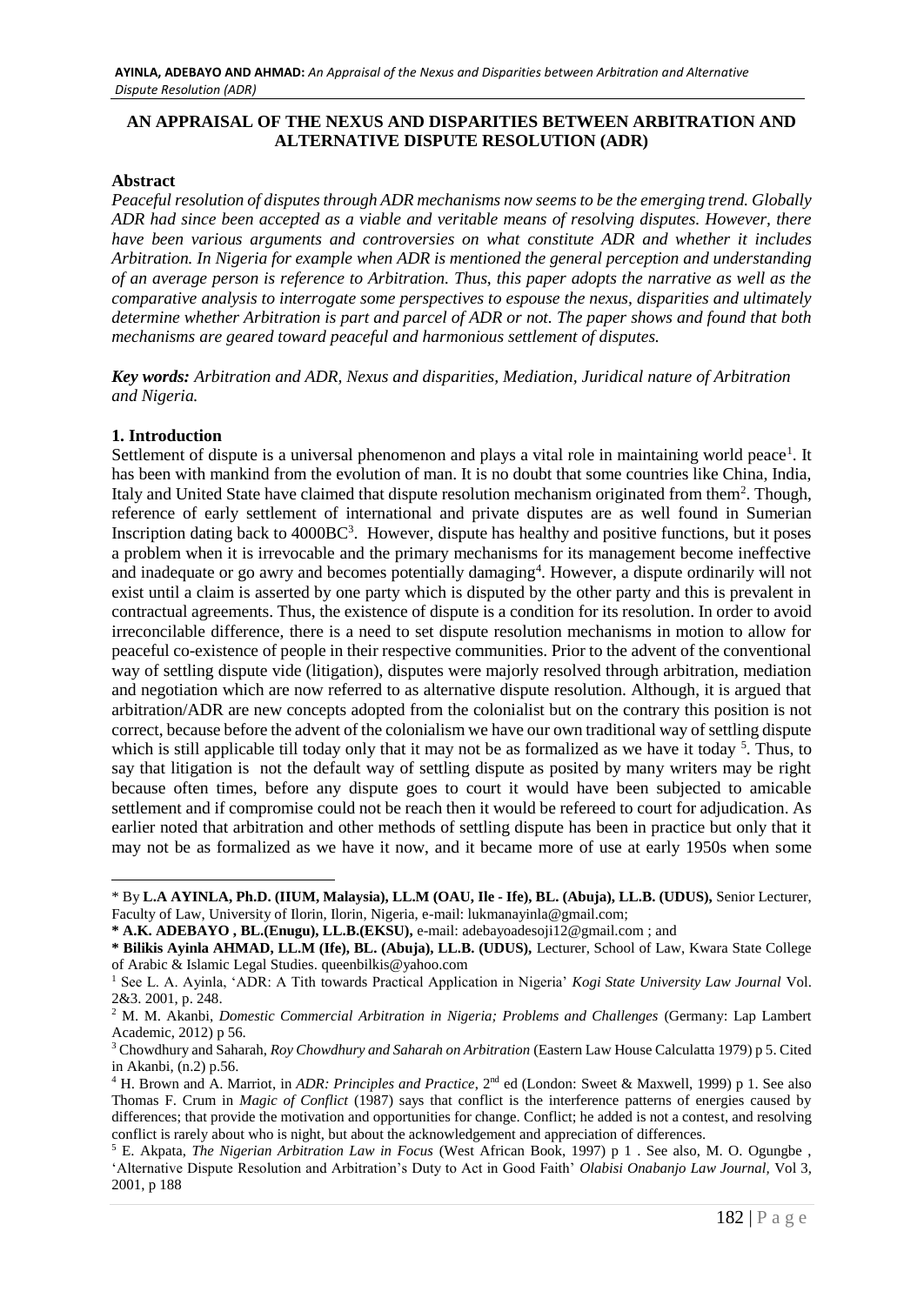#### *NAUJILJ 8 (1) 2017*

African Countries began to enact laws on arbitration as a system of dispute resolution<sup>6</sup>. It has undergone a lot of development to attain the arbitration we have presently<sup>7</sup>. The term alternative dispute resolution (here in after referred to as ADR) and arbitration has generated a lot of controversies and brought about a lot of diverse opinions as to whether they are the same or not. It is not a gain saying that when a lay man hears the term ADR the first thing that comes to his mind is arbitration. The question that begs for an answer now is, in the real sense are they the same? In the light of this, this paper will examine the two terms with respect to their practical meaning, the nexus and the differences in the terms.

# **2. Alternative Dispute Resolution**

The practice and popularization of ADR processes such as negotiation, mediation/conciliation and arbitration<sup>8</sup> cannot be over emphasized. ADR may be adopted to resolve dispute between individuals, governmental bodies, parties in co3urt and even between states, in fact, it is practiced every day<sup>9</sup>. Despite that, ADR has generated a lot of argument as to what it connotes, and what the acronyms stand for and it must be stated here that paradoxically, writers and scholar are divided on what exactly the acronyms mean.<sup>10</sup> Thus, ADR does not have a uniform and agreed definition because of the debate as to whether the word alternative is the most appropriate to be used considering other options available for the letter 'A' in the acronym<sup>11</sup>. However, from a general point of view, ADR is viewed as an alternative to litigation which is the conventional way of settling dispute. This was equally the position of Blake, Browne and Sime<sup>12</sup> who opined that, rather than be drawn into such debates; we take the pragmatic view that ADR is a term generally accepted as covering alternative to litigation.

ADR has been defined differently by different scholars. Brown and Marriot<sup>13</sup> defined ADR as a range of procedure that serve as an alternative to litigation through the courts for resolution of disputes, generally involving the intercession and assistance of a neutral and impartial third party. Karl Mackie<sup>14</sup> described ADR as a structured dispute resolution process with third-party intervention which does not impose a legally binding outcome on the parties. ADR is further defined as a structured negotiation process during which the parties in dispute are assisted by one or more third person(s), the 'Neutral', and that is focused on enabling the parties to reach a result whereby they can put an end to their differences on a voluntary basis<sup>15</sup>. It is deducible from the above definitions that ADR is centered on

<sup>&</sup>lt;sup>6</sup> J. C. Amazike, *Arbitration and Alternative Dispute Resolution in Africa* 1<sup>st</sup> edn., (Nigeria: Yahan Press Nigeria, 2007) p 1.

<sup>7</sup> Ibid.

<sup>&</sup>lt;sup>8</sup> ADR processes has been categorized into three, the primary ADR processes which comprises of the negotiation, mediation/conciliation and arbitration; the secondary ADR processes which are; private judging and mini- trial and the hybrid processes which are; med-arb, ombudsman and summary trial. See Syed Khalid Rashid, 'Alternative Dispute Resolution in Malaysia; (Malaysia: Kulliyyah of Laws IIUM, 2006) p 13-14.See also Ayinla L. A. and Bilikis A. A. in 'Alternative Dispute Resolution: Exploring the Potentiality of Mini-Trial' *Port Harcourt Law Journal* Vol. 5 No 1. 2013, p 43. See Susan Patterson & Grant Seabolt, 'Essential of Alternative Dispute Resolution' (Dallas Texas: 2nd edn., 2001) at p 8-20, see also J. O. Orojo and M. A. Ajomo, *Law and Practice of Arbitration and Conciliation in Nigeria* (Nigeria: Mbeyi & Associate 1999) p 4.

<sup>9</sup> ADR processes by which individual communicate on a daily basis either in commerce or everyday life to agree and reconcile a dispute or disagreement that may not even require the involvement of a third party. See Henry B. and Author M (n4) p 18, see also Section 19 (d) of the 1999 Constitution of the Federal Republic of Nigeria as amended, various High Court Rules support the adoption of ADR processes before going into litigation i.e Order 25 of High Court Civil Procedure Rule of Lagos State and so on..

<sup>&</sup>lt;sup>10</sup> S. Blake, J. Browne, and S. Sime, *A Practical Approach to Alternative Dispute Resolution* (Oxford University Press  $2<sup>nd</sup>$  ed., 2011) p 5.

<sup>&</sup>lt;sup>11</sup> 'A' sometimes could be referred to 'additional', or 'amicable', and some view that the term 'EDR' is appropriate to mean 'Early Dispute Resolution' or an 'Effective Dispute Resolution' respectively. See J. C. Goldsmith, G. H. Pointon, and A. Ingen-Honz, *ADR in Business, Practice and Issues Across Countries and Cultures* (Kluwer Law International 2006) p 6.

<sup>12</sup> S. Blake, J. Browne, and S. Sime (n.8), see also P. O. Idornigie, *Commercial Arbitration Law and Practice in Nigeria*  (Lawlords, 2015) p 28

 $13$  Brown and Marriot,  $(n.4)$  p 12.

<sup>&</sup>lt;sup>14</sup> K. Mackie, *The ADR Practice Guide: Commercial Dispute Resolution* (Tottel, 3<sup>rd</sup> edn., 2007) p 8. See also Kehinde Aina on Dispute Resolution (NCMG International and Blankson LP, 2012), Idornigie P. O., (n.12), p 29.

<sup>&</sup>lt;sup>15</sup> Goldsmith, Pointon, and Ingen-Honz (n 11))  $p 6$ .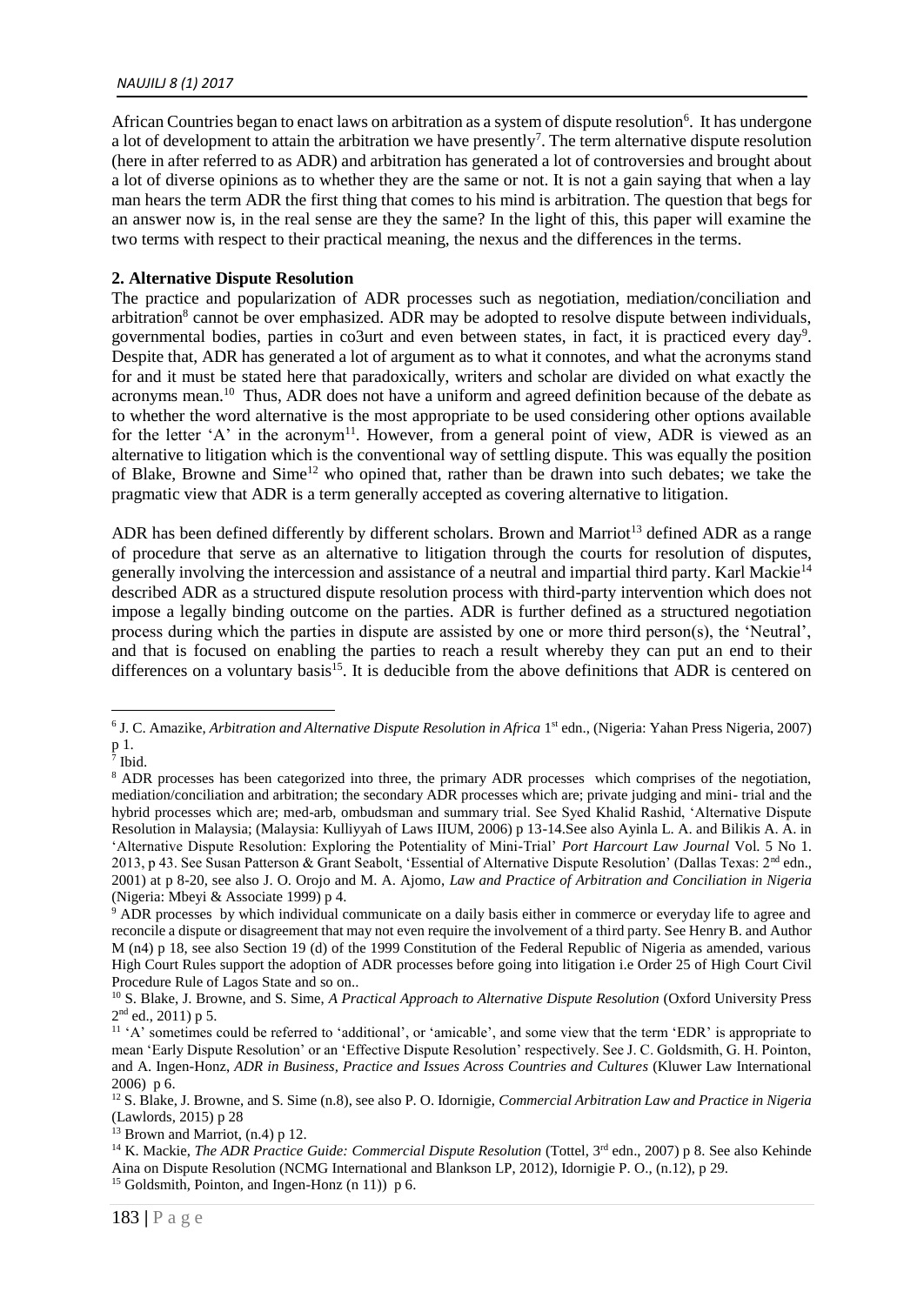settlement of disputes out of courts by a neutral party or parties without the imposition of a binding decision. However, I am of the opinion that these definitions omit the fact that, it can also be used as a supplement to litigation. In the light of this, I define ADR as the methods and procedures used in resolution of disputes either as alternative to the traditional dispute resolution mechanism or in some cases supplementary to such mechanism for the purpose of reaching an amicable settlement with or without the help of a third party. Having discussed ADR, it is important to examine the discussion on arbitration.

# **3. Arbitration**

In Nigeria, arbitration is govern by Arbitration and Conciliation Act<sup>16</sup> and without doubt has become the principal method of settling dispute in the commercial world at different levels ranging from individuals to states at the international level<sup>17</sup>. Despite the popularity of arbitration, there is no generally and an all-encompassing definition of arbitration. However, authors have set out some requirements for what amounts to arbitration<sup>18</sup>. Arbitration can be described as a private mechanism for the resolution of dispute which takes place in private pursuant to an agreement between two or more parties, under which the parties agree to be bound by the decision to be given by the arbitrator; such decision is enforceable at law<sup>19</sup>. Arbitration is also described as an institution by which the parties entrust to arbitrator, freely chosen by them the task of resolving their disputes<sup>20</sup>. In addition to that, arbitration is equally an effective way of obtaining a final and binding decision on a dispute or series of dispute, without reference to a court of  $law<sup>21</sup>$ . Arbitration can further be explained as a process by which parties who are in dispute agree to submit their disagreement to a person or persons whose expertise or judgment they trust who listen and consider the facts and the arguments and make a binding decision.<sup>22</sup>

These definitions set out some of the features of arbitration. Although it is argued that there is no exhaustive definition of arbitration, yet it is a quasi-judicial process of dispute resolution by way of voluntary submission of disputing parties to a neutral third party called an arbitrator to hear and determine the dispute between the parties and make a binding decision which is called an award that is enforceable by court. It must however be stated that before parties can approach an arbitral tribunal, there must have been a prior arbitration agreement that the parties will submit themselves to arbitral tribunal should any dispute arise from the contract<sup>23</sup>. Arbitration agreement is the contractual basis for the resolution of disputes by the arbitration processes. It signifies the submission agreement to arbitration in case any dispute arises from the contract. It may be inserted in the parent contract or in another contract ancillary to the main contract called arbitration clause<sup>24</sup>. Arbitration agreement has also been defined by Nigerian Court of Appeal in *Nigerian Agip Exploration Limited v Nigerian National Petroleum Corporation & Ors*<sup>25</sup> as '... the reference of a dispute or differences between not less than two parties for determination, after hearing both sides in a judicial manner by a person or persons other than a court of competent jurisdiction; whose decision is general, final and legally binding on both parties appointed by a court, to hear the parties claims and render a decision....'

<sup>&</sup>lt;sup>16</sup> Arbitration and Conciliation Act, Cap A18 Laws of the Federation of Nigeria, 2004 regulates the practice and conduct of arbitration in Nigeria.

 $17$  Section 19 (d) of the 1999 Constitution of the Federal Republic of Nigeria as amended.

<sup>&</sup>lt;sup>18</sup> Mustill & Boyd, *The Law and Practice of Commercial Arbitration in England*. 2<sup>nd</sup> ed., (1989) p 41. Cited in Brown and Marriot (n.4) at p 49.

 $19$  Ibid.

<sup>&</sup>lt;sup>20</sup> See S. Schwab, *Schiedsgenchtsbarkeit* (3<sup>rd</sup> ed., 1979) at p 1. Cited by Brown. and Marriot.(n.4) 49

<sup>21</sup> F. Ajogwu, *Commercial Arbitration in Nigeria Law and Practice* (Nigeria: Mbeyi & Associate, 2009) p 5.

<sup>22</sup> N. Blackaby, C. Partasides, A. Redfern and M. Hunter, *Redfern and Hunter on International Arbitration* (Oxford University Press  $5<sup>th</sup>$  ed., 2009) at p 1-2.

<sup>23</sup> Idornigie (n13) p 28., E. Azinge and N. Aduba., *Law and Development in Nigeria , 50 Years of Nationhood* (NIALS Press, 2010) p. 94.

<sup>&</sup>lt;sup>24</sup> See D. J. Sutton, J. Kendall and J. Gill, *Russell on Arbitration* (London: Sweet & Maxwell, 21<sup>st</sup> ed. 1997) p. 27. <sup>25</sup> (2014) 6 CLRN 150,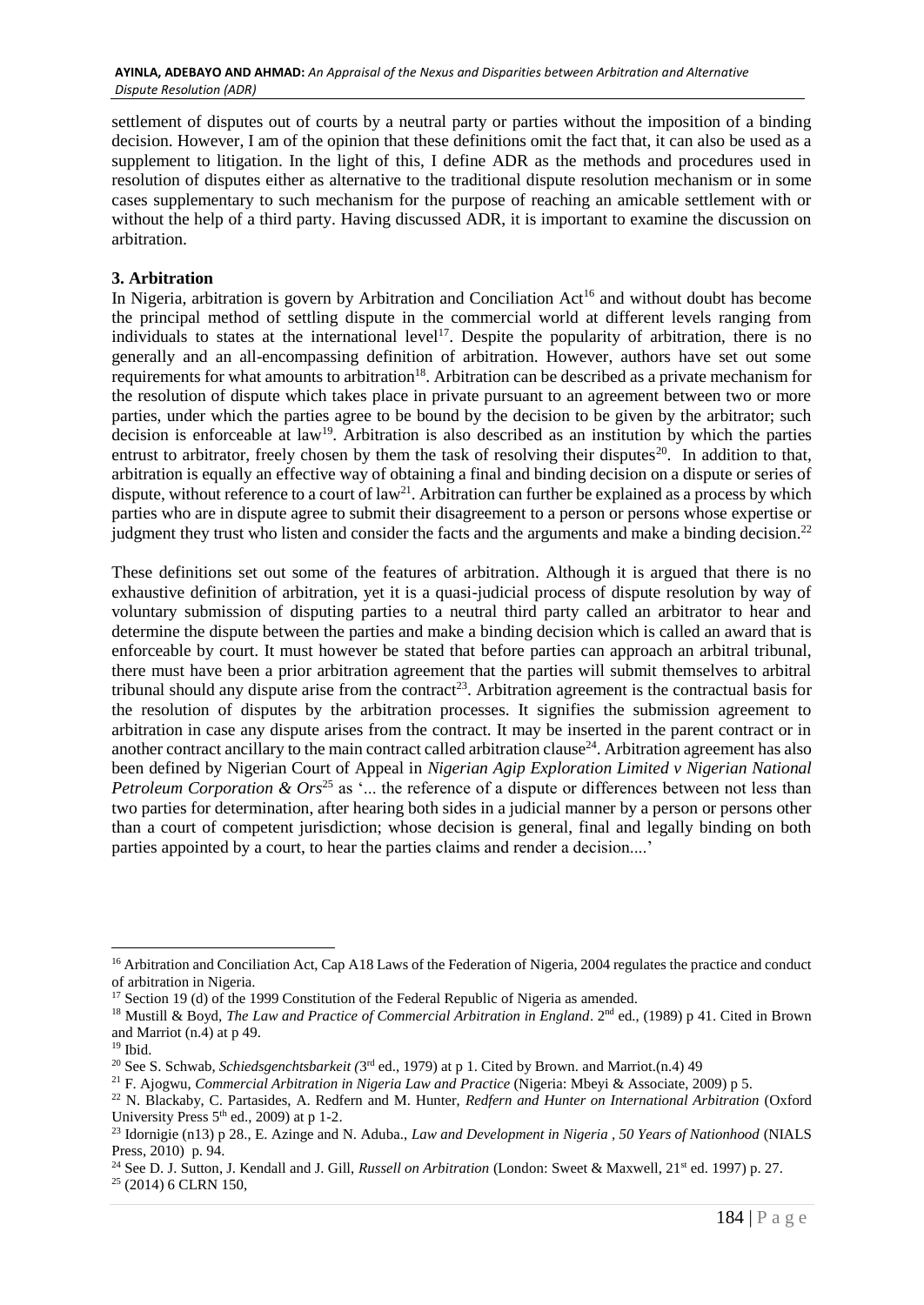## **4. Arbitration and ADR**

As earlier discussed, ADR and arbitration are generally used to describe the methods of resolving dispute either as an alternative or supplement to the conventional way of resolving dispute. Thus, some of the similar features are: There is allowance of party autonomy to decide which arbitral tribunal to use and the choice of law to adopt. Parties enjoy privacy during the settlement of dispute and it promotes parties voluntary submission<sup>26</sup>. There are flexibility and simplicity of the procedure during settlement as against litigation which is purely adversarial in nature. There is cost effectiveness. There is also maximum participation of the parties involved and it allows a quick decision. Quite another is the preservation of existing business and personal relationship.

It is important to say at this juncture, that as much as ADR and arbitration share much features, there are some differences between them. Arbitration is based on contract and requires that the parties have agreed to submit their disputes to the jurisdiction of an arbitral tribunal. Once the parties have agreed to submit themselves under that jurisdiction, the outcome of the decision is binding. ADR is also based on contract which provides that the parties in dispute agree to involve a neutral. However, in mediation the neutral has no jurisdiction to enforce any decision on any party<sup>27</sup>. In contrast to the process of ADR, arbitral tribunal requires the parties in dispute to delegate the power to determine their legal rights to the arbitrator. Arbitration processes is solely or at least primarily driven by lawyers and the arbitrator and it is adversarial in nature. Conversely, ADR is a voluntary and non-legalistic process, as it is not focused on determining the parties' legal rights but on identifying the basis on which the parties may be willing to settle their dispute voluntarily, consequently, ADR process do not necessarily required the involvement of lawyers though, some form of lawyer involvement may be desirable. Parties can settle the dispute without the need to mirror the parties' legal rights<sup>28</sup>. In ADR process, no clear winner is expected, the essence of which is that both parties should feel they have meaningfully gained something and at the same time avoided the procedural risks, cost and possible negative approach related to arbitral proceedings. ADR brings the dispute closer to the parties, in that they have control of the proceedings instead of being the subject of a dispute processed by intermediaries. Another notable difference between arbitration and ADR is the power of the arbitrator to act as amiable *compositeurs* which is often in conjunction with the power to decide '*ex aequo et bono'* when the rule permits, that is to decide in fair dealing and good faith<sup>29</sup>. The outcome of arbitration is determined in accordance with an objective standard of the applicable law while in ADR the outcome of the settlement is determined by the will of the parties and this accounts for why ADR is said to be an interest based procedures<sup>30</sup>.

In the light of the above, would it be right to argue that arbitration is part of ADR so called? Whether arbitration forms part of ADR or not needs a jurisprudential analysis. Thus, recourse to certain distinct features they may be imperative. Various authors have attempted to address the issue which has resulted in divergent opinions. However, despite these divergent opinions, it is argued that ADR and arbitration are not the same on the ground that the intent of adopting ADR mechanism is for the parties to reach an amicable settlement without any binding outcome, whereas, arbitration is formalized with a binding decision known as award. At best, arbitration can be termed as quasi-judicial as a result of it formality and some similarity it shares with litigation. This is further discussed by making reference to the scholarly works of some authors to show their different view on arbitration and ADR. ADR is a loose term, encompassing various forms and procedures, sponsored by various rules which are generally private dispute resolution methods which parties may choose as an alternative to conventional litigation<sup>31</sup>. The significance growth and increasing complexity of international trade in recent years

<sup>26</sup> *Gunter Henck v Anre & co*. (1970) 1 Lloyd's Rep 235.

<sup>&</sup>lt;sup>27</sup> Goldsmith, Pointon, and Ingen-Honz (n 11) p 6.

 $28$  Ibid.

<sup>&</sup>lt;sup>29</sup> Brown and Marriot.  $(n.4)$  p 59

 $30$  Ibid.

<sup>31</sup> S. C. Benneth, *Arbitration Essential Concepts* (New York: ALM Press, 2002) p 5.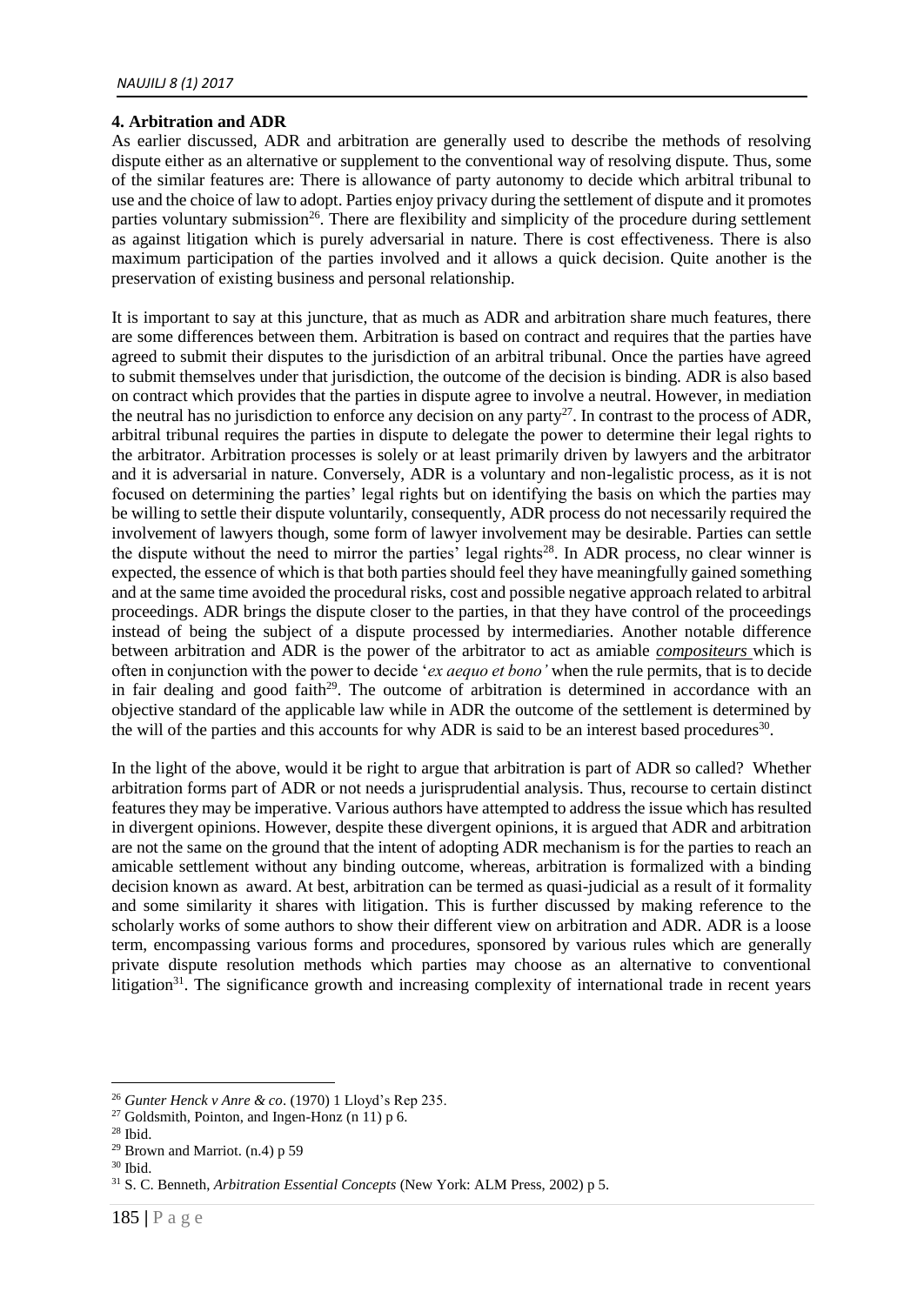have resulted in arbitration becoming the preferred method of settlement of international commercial disputes $32$  and its award cut across nations and enforceable  $33$ .

However, before considering the opinions of some legal writers, it important to discuss the juridical nature of arbitration in order to reinforce the disparities between arbitration and ADR:

## **Juridical Nature of Arbitration**

It is ordinarily expected that the resolution of dispute should be as statutorily provided for, which is the basis upon which the legality or otherwise of resolution is premised. Thus, the juridical nature of arbitration is the legal basis upon which arbitration derives its legality. However, the juridical nature of arbitration can be better explained under three theories which are; the jurisdictional theory, the contractual theory and the hybrid theory. These will be succinctly examined below:

### **Jurisdictional Theory**

Under this theory, the state recognizes that some disputes can be resolved by compromise under various laws, customary law, shariah law and so forth. Thus, the state has power to determine what dispute can be subjected to arbitration and it gave the legal backing through ACA and equally delegate power and limits the scope and ambit of arbitration. The jurisdictional theory derives from the complete supervisory powers of states to regulate any commercial arbitration within jurisdiction by giving primary importance to the role of national law in the arbitral process. The theory further posits that, the law of the place of arbitration (lex arbitri) supersedes any agreement the parties may have made. It gives primacy to the state sovereignty over the consensual agreement of the parties to the arbitration.<sup>34</sup> The premise of jurisdictional theory is that the state law in which arbitration takes place is entitled to approve or disapprove as the case may be the activities that occur within their territory and thus arbitration taking place within their geographical boundaries is subject to their laws that is the lex fori<sup>35</sup>. However, the powers given by the states to arbitrators does not them in status to that of a judge because is it only the state that has the right to administer justice and the state has been able to influenced the arbitral proceedings through the Arbitration and Conciliation Act in various ways<sup>36</sup>. However, the fault of this theory, could be over reliance on the laws of the place of arbitration and the restriction inherent within this may complicate proceedings and render arbitral proceedings cumbersome, which by necessary implication may not serve the purpose of a speedy arbitration.

#### **Contractual Theory**

It is argued under this theory, that international commercial arbitration originates from a valid arbitration agreement between the parties and that arbitration should be conducted in accordance with the consensus adidem of the parties. The theory further shows that the consensual agreement of the parties is central to determination of the validity of the arbitration process, without a much consideration for the law of the place of arbitration. The theory is to the effect that the parties to the arbitration should have the freedom to decide the relevant issues within the proceedings, without interference from the state. Contractual theory further shows that that the parties original agreement bestows the arbitration with the characteristics of a contract, within which their dispute should be resolved by arbitration as

<sup>32</sup> J. G. Castel, *International Commercial Arbitration; Commercial Dispute Resolution: Alternative to Litigation* (Canada Law Book Inc. 1989) p.122. See also Paul O. Idornigie (n.12) p 28

<sup>&</sup>lt;sup>33</sup> Section 57 of the Arbitration and Conciliation Act Cap A 18; Laws of the Federation of Nigeria (LFN), 2004.

<sup>34</sup> R. Maclean, 'A Critcal Examination of the Jurisdictional and Contractual Theories on the Juridical Nature of Arbitration'. Available online at [http://www.unassignment.com/essay-samples/law/the-juridical-nature-of-arbitration](http://www.unassignment.com/ESSAY-SAMPLES/LAW/THE-JURIDICAL-NATURE-OF-ARBITRATION-LAW-COMMERCIAL-ESSAY.PHP%20ACCESED%2006/07/2016)[law-commercial-essay.php accesed 06/07/2016](http://www.unassignment.com/ESSAY-SAMPLES/LAW/THE-JURIDICAL-NATURE-OF-ARBITRATION-LAW-COMMERCIAL-ESSAY.PHP%20ACCESED%2006/07/2016)

 $35$  Ibid.

<sup>&</sup>lt;sup>36</sup> For instance sections 1(1) & (2) 0f Arbitration and Conciliation Act, Cap A18 Laws of the Federation of Nigeria, 2004, provides that the arbitral agreements must be in writing in any form of recognized language while section 1 (3) the said ACA provides that the death of a party does not invalidate the agreement sections respectively. Sections 4 and 5of ACA provide for the order of staying proceedings while the parties have not exhausted the of arbitral proceedings. Section 8 (3) ACA provides that arbitrator can be challenged or replaced if there is a justifiable doubt about is impartiality or independence. Sections 31 and 51of ACA provides for the recognition and enforcement of the award respectively. The court has equally held that arbitrator must act judicially and independent in the case of *Arenson v Arenson* (1977) AC 405 PP 410-411. All these buttress the interference of the state laws in relation to arbitration.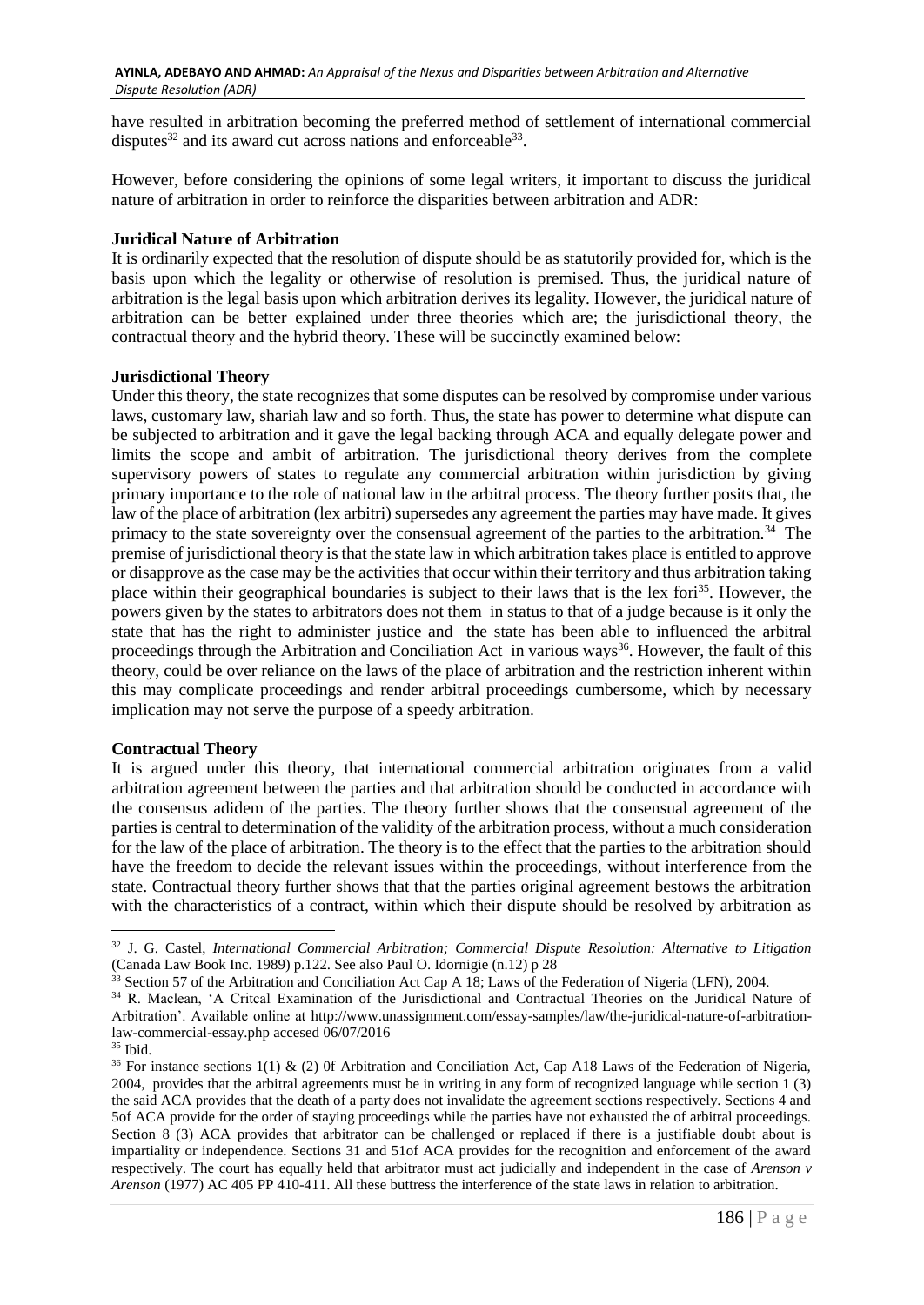well as allowing them to choose the law that will govern the procedural and the substantive issues in the proceedings. This theory focus more on the parties' autonomy and the choices they have made in the contractual agreement<sup>37</sup>.

# **Hybrid Theory**

This theory maintains a middle course between jurisdictional and contractual theories which occupy the extreme ends of the arbitration spectrum. The hybrid theory was propounded by professor Surville and further developed by professor Sauser-Hall and it is to the effect that the contractual nature of the arbitration is reflected in private contractual agreement between the parties in setting up the arbitration, whilst the jurisdictional nature of the arbitration is reflected by the fact that the arbitration must be conducted within the confines of the laws of the nation state particularly with reference to validity and enforceability of the awards<sup>38</sup>. A comparative analysis of the jurisdictional and contractual theories of arbitration shows some shortcomings in both, to the extent that they are not enough to be the premise of the legality of arbitral proceedings. In essence, the imperative of the hybrid theory became necessary for the harmonization of the two will be preferable than choosing only one. In Nigeria, hybrid theory has allowed the court rules on the arbitration and parties autonomous to exist simultaneously. It is important at this juncture, to consider the opinions of some scholars to answer the question whether arbitration is part of ADR or not thus, Goldsmith, Pointon, and Ingen-Honz<sup>39</sup> opined that, considering the primary interpretation of ADR, it refers to so called amicable method of resolving disputes, as such, it contrasts not only with litigation but also with arbitration. They further argued that, if a dispute is decided by giving a judgment or an award, it presupposes an imposed solution to the dispute handed down by the arbitral tribunal, more often than not; the decision is enforceable in contrast to all other ADR proceedings. The principle of amicable settlement in nature is that the third party to whom the parties have recourse does not render a decision which is enforceable by a process of execution but simply helps the parties to find or agree to a mutually acceptable solution of a strictly contractual nature<sup>40</sup>. However, this may not be true, if it is a mediation settlement handed down by a mediation centre which is enforceable like the judgment of a court<sup>41</sup>. Tercier<sup>42</sup> in his own view posited that, by a narrower level, ADR refers more specifically to mediation and conciliation in their various forms and argues by making reference to the distinction drawn by the International Chamber of Commerce (ICC) in creating different set of rules for each by separating ADR rules, Arbitration rules and Dispute Board rules respectively. In ADR proceedings, the parties call upon a third party not for a decision, but for assistance in reaching an agreement.<sup>43</sup>

Furthermore, Orojo and Ajomo<sup>44</sup> were of the view that, the position of arbitration is curious and dicey when discussing ADR processes. Though, it is also an alternative to litigation. The different between

<sup>1</sup> <sup>37</sup> Maclean, (n 34).

 $38$ Maclean, (n 34).

<sup>39</sup> Goldsmith, Pointon, and Ingen-Honz (n 11) XXI

<sup>40</sup> D. I. Efevwerhan, *Principles of Civil Procedure in Nigeria*, 2nd edition (Nigeria: Snapp Press Ltd, 2013) pp 331-332 <sup>41</sup> This is usually referred to as the consent judgment which is binding on the parties. This occurs where both parties agree on term of settlement by reducing same in to writing and ask the court to pronounce their agreement as the judgment of the court. See the cases of Ras Pal Gazi Const. Coy Ltd v. FCDA (2001) 5 SCNJ 234 and *Dana Impex Ltd v. Awukam* (2006) 3NWLR (PT. 968) 544 at 556. This is so under the Kwara State CMCC.

<sup>&</sup>lt;sup>42</sup> Goldsmith, Pointon, and Ingen-Honz, ibid. See also the comparison between ICC Arbtration and ICC ADR rules which are; (a) While ICC ADR is designed to lead parties with the assistance of a neutral to a settlement of their dispute, it does not guarantee a resolution of the dispute because the parties may not agree to the negotiated settlement at the end. Whereas Arbitration in the other hand does in principle; the dispute will be resolved via an enforceable award of the arbitral tribunal.(b)Parties may realize during the course of an arbitration or during negotiation b4 National Courts, that ADR proceedings might lead them to a settlement thus, they can submit to the ICC Rules during the pendency of the arbitration or litigation and if request the arbitral tribunal to render an award by consent if the ADR procedure results in a settlement agreement and will transform it to enforceable award. (c) ICC Rules specifically provided for arbitrations in the event that the dispute is not resolved through ADR proceedings within 45 days or any agreed extension therefore following the filing of the request for ADR and when parties choose this multi-tierd change, they are assured that the dispute will be finally resolved by arbitration in the event that the ADR proceedings do not yield a settlement. <sup>43</sup> Goldsmith, Pointon, and Ingen-Honz (n11) XXI

<sup>&</sup>lt;sup>44</sup> Orojo and Ajomo, *Law and Practice of Arbitration and Conciliation in Nigeria* (Mbeyi & Associate 1999) p 4.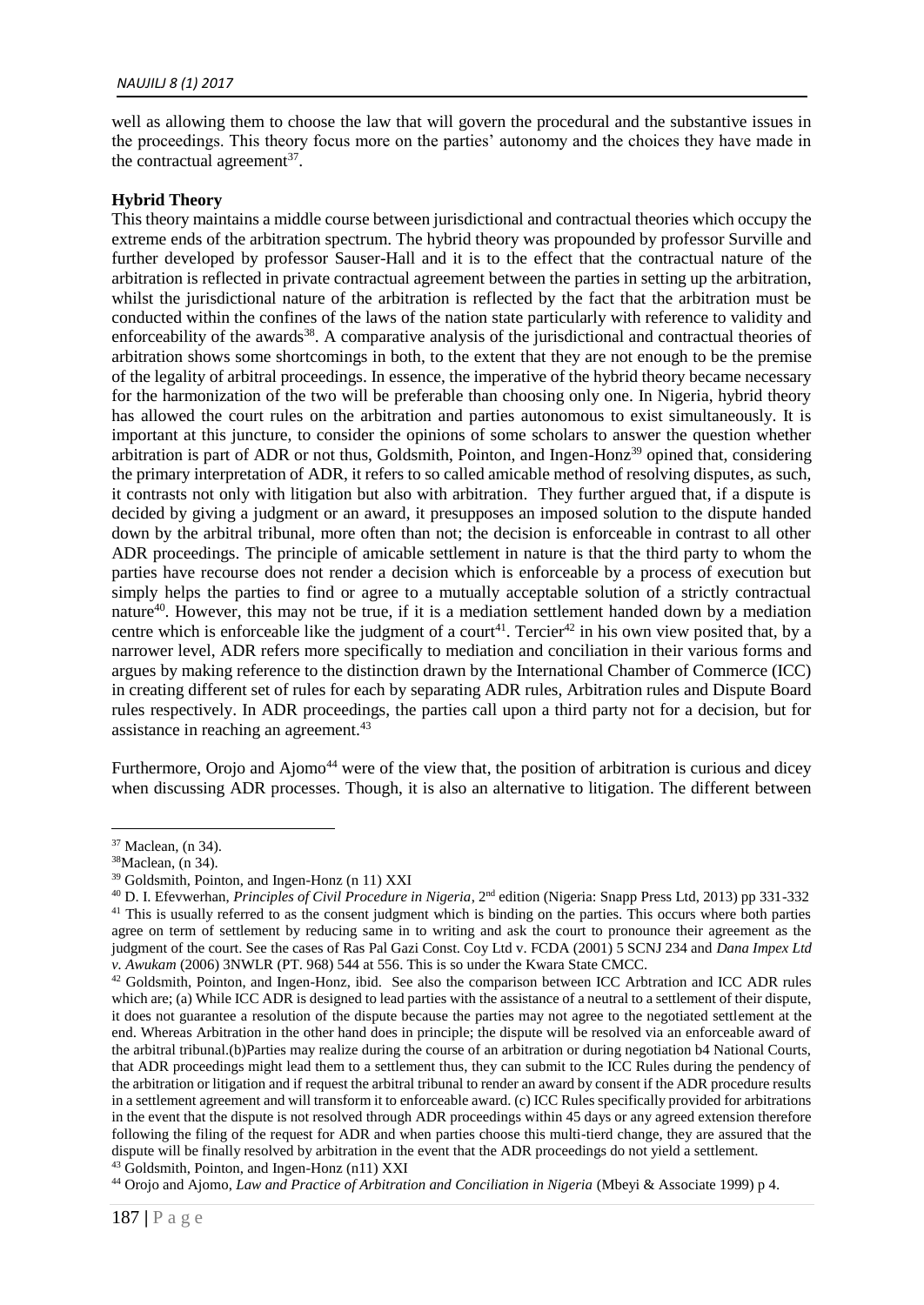#### **AYINLA, ADEBAYO AND AHMAD:** *An Appraisal of the Nexus and Disparities between Arbitration and Alternative Dispute Resolution (ADR)*

arbitration and ADR so called lies in the responsibility for and control with respect to decision making, while the responsibilities of decision making in arbitration is left with the arbitrator(s). But under mediation and conciliation the parties do not transfer the power to the mediator or the conciliator. Furthermore, the decision (award) of arbitrator is binding and enforceable but this may not be part of the intent of mediation and conciliation or other common ADR mechanisms. Ezejiofor held the view that arbitration can be placed at an advanced stage of dispute resolution that is, if other early dispute resolution mechanisms have failed. Mediation and conciliation are long standing modes of settling disputes, although they are adopted less often than arbitration.<sup>45</sup> Arbitrators like judges enjoy immunity because policy requires that they should not be harassed by the disputing parties and at the same time, it should disallow a worthless person to entertain arbitral proceedings<sup>46</sup>. Brown and Marriot<sup>47</sup> argue that ADR and arbitration are generally been understood to refer to the alternative to litigation. Arbitration was originally widely included as part of ADR. However, as arbitration has entered a mainstream of dispute resolution processes, and in the light of the adjudicatory nature the current tendency has shifted away from regarding arbitration strictly as ADR which tend to limit this term to consensual processes. However, Marriot further stated that, it is now widely accepted that arbitration, consensual adjudication and other forms of disputes resolution method determined by a third party form part of ADR. They argued that ADR and any other means of dispute resolution are alternative to litigation and all forms of third party determination should be embraced and whether it is adjudicatory or non-adjudicatory process is no longer seriously propounded<sup>48</sup>. Sutton, Kendall and Gill, the authors of 'Russell on Arbitration'<sup>49</sup> held the view that ADR is regarded by English practitioners as any system of dispute resolution which is non-binding is meant that the parties are under no obligation to comply with any decision or determination resulting from the process if indeed there is one.

In Australia and the United States, arbitration is excluded in the definition of ADR, whereas in Canada it is included<sup>50</sup>. Nevertheless, what seems to draw a clear distinction between the two is whether the process is adjudicatory and the decision is final and binding if the process is adjudicatory like conventional litigation, it is not part of the ADR procedures and if the final decision is non-binding then it forms part of ADR procedure<sup>51</sup>. However, whether arbitration is ADR is a jurisprudential issue and the search should not be limited to whether arbitration is part of ADR or not but to facilitate the process of amicable resolution of dispute<sup>52</sup>.

# **Compartmentalization of Both Mechanisms**

Arbitration is part of private mechanisms of dispute resolution sequel to the prior agreement between the parties to be bound by the decisions of the arbiter in accordance with laid down principles of law<sup>53</sup> similar to that, Alternative Dispute Resolution includes various ways of dispute resolution without any recourse to court adjudication. Usually, ADR can be an alternative to litigation in case involving labor disputes and industrial strike actions<sup>54</sup>. Thus, there appeared a world of difference between ADR and arbitration although both processes are much relevant in the practice of law and resolution of dispute in Nigeria but effort to make distinction between the two terms has been revealed through the argument

<sup>45</sup> G. Ezejiofor, *The Law of Arbitration in Nigeria'*(Nigeria:Longman, 2005) p7

<sup>46</sup> *Papa v Rose* (1817) L. R. 7 C. P 32; In Re Happer L. R 20 QB 367; see the word of Per Lord Fraser of Tully Belton in Arenson v Arenson [1975] 3 WLR at p 841. Where he stated that unless a contract expressly stipulates otherwise, a valuer or an architect is not an arbitrator, since as valuers and certifiers they are not entitled to judicial immunity.  $47Brown$  and Marriot. (n4) p 20.

<sup>48</sup> A. Marriot, *ADR in Civil and Commercial Arbitration Dispute's in John Tackaberry*, p.449. Cited in Brown and Marriot...

<sup>49</sup> See Sutton, Kendall and Gill (n 19) p 47

<sup>50</sup> M. Pryless, *Assessing Dispute Resolution Procedure* (A Journal of the Chartered Institute of Arbitrators, 106-116). Cited in Idornigie (n.12) p 28. See also B. J. Thomson, *Commercial Dispute Resolution; Alternative to Litigation A Practical Preview in Emond* (Canada Law Book Inc. 1989) at p 89.

 $51$  Idornigie (n.12).

 $52$  Orojo and Ajomo (n.31)) p 6.

<sup>&</sup>lt;sup>53</sup> L. A. Ayinla, .The Imperative of an Attitudinal Change About the Practice of Law in Nigeria: A Critique of the Interdependence of ADR and the Judiciary, *Journal of Public and Private Law*, Nnamidi Azikwe University Awka, Anambra, Vol. 5, September 2013, at p 237.

<sup>&</sup>lt;sup>54</sup> R. Susan, *Essentials of Alternative Dispute Resolution* (Dalas. Texas 2<sup>nd</sup> edn. 2001) p 1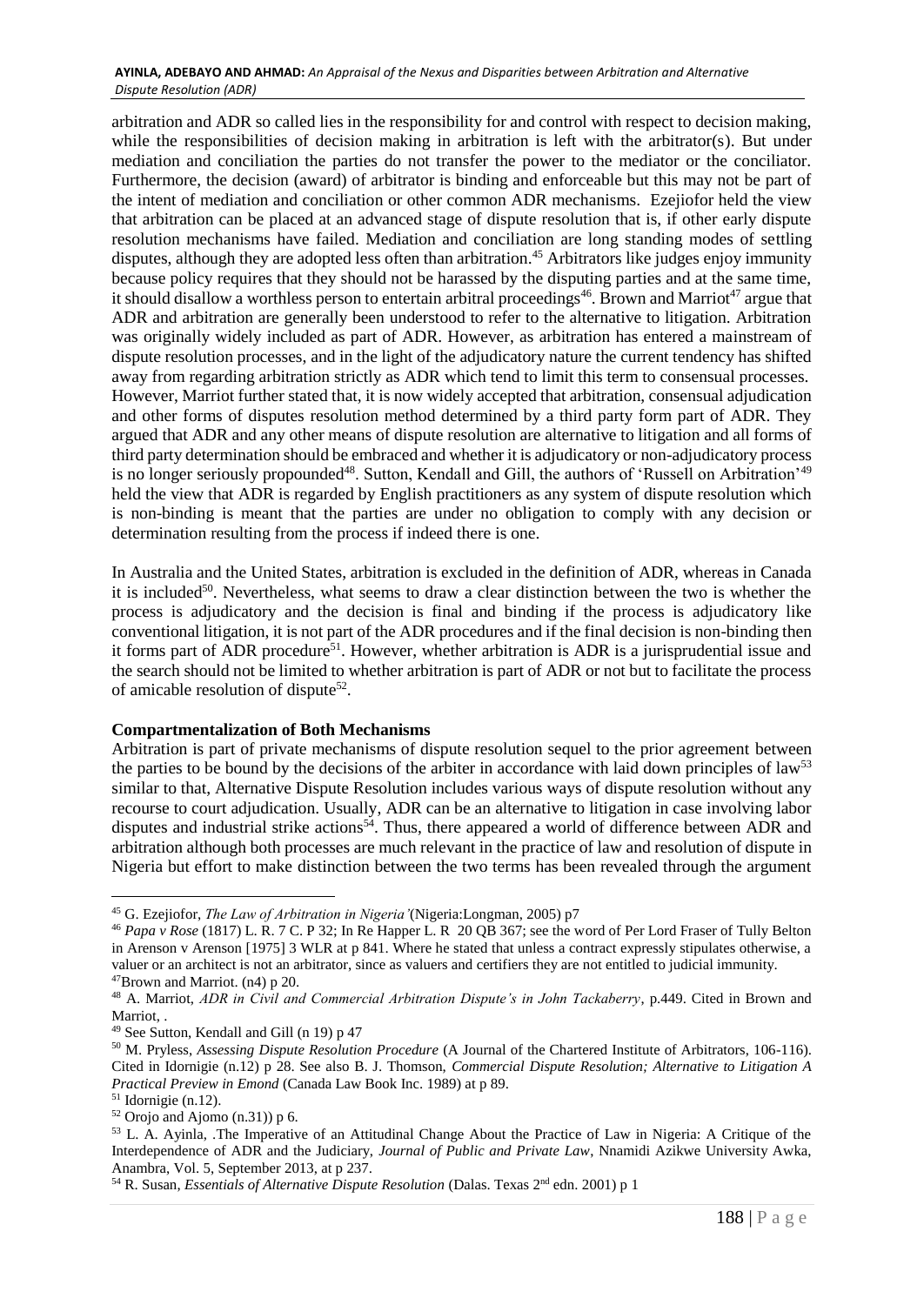of various scholars<sup>55</sup>. Judge Ajibola posited that historically, arbitration was the first alternative dispute resolution mechanism to litigation<sup>56</sup>. Therefore, ADR encompasses arbitration but it is believed that nature and effect of the outcome of arbitration has made it to metamorphose into an independent dispute resolution mechanism<sup>57</sup>. This can be supported by the usual practice of customary arbitration before the colonialism. In addition to this, Asouzo is of the view that arbitration is usually classified as an ADR mechanism and is an alternative to litigation, but the development and the recent practice of ADR coupled with prevalent usage brought about the distinction<sup>58</sup>. The essence of this compartmentalization may be observed in the fact that arbitration is viewed to have become matured and recognized as a separate dispute resolution mechanism with well laid out principles<sup>59</sup>. In addition to this, arbitration is believed as being more closed in many ways with litigation<sup>60</sup>. This is because litigation and arbitration share some similar characteristics like the decisiveness of outcome of arbitration, enforceability of the award through the necessary compelling machinery<sup>61</sup>. However, it is important to state that arbitration is quasi-judicial in nature and it cannot take the position of litigation or court system at best it is subject to the parties agreement in accordance with applicable laws<sup>62</sup>. Nevertheless, arbitration is less formal process with the ability to make a speedy decision that has no precedential effect like that of the judgment of the court because each matter has to be decided on its own merit.<sup>63</sup> Moreover, the award is given by a neutral person who is not a judge but a person that is voluntary appointed by the parties<sup>64</sup>. It is submitted that a practical approach is to group all the dispute resolution mechanism as ADR except litigation. ADR is seen as a general word that encompasses a wide range of dispute resolution mechanism, which are either partial or complement to litigation or traditional court adjudication of dispute resolution<sup>65</sup>. However, it is important that recognition should be given to ADR including arbitration, due to the advantages such as speedy decisions, is simpler, confidential and more of private judgment. Thus, efforts in this regard have experienced much debates and argument out of which more legislation freeing the process from close supervision by the court<sup>66</sup>.

From the above discussion, the issue is neither here nor there but certain things must be considered. Arbitration like some other ADR mechanisms is also an alternative way of settling dispute since litigation is believed to be the conventional dispute resolution mechanism. However, in order to have a clearer basis for this clarification as to whether arbitration is part of ADR, it is pertinent to know whether arbitration shared any similar features with litigation. There is no gainsaying that arbitration has experienced a lot development both in law and practice and as a result, it shares some features with litigation. The main feature that brings arbitration close to litigation is the binding and enforcement of the arbitral award. Conversely, the scope of ADR does not include making a binding and enforceable decision. However, it is understood that in some cases, the parties in dispute may need a resolution of

<u>.</u>

<sup>55</sup> Ayinla, (n.53) p 237

<sup>56</sup> Judge Bola Ajibola, a former Judge of the I.C.J; Member of the Permanent Court of Arbitration (PCA) and a former Attorney –General of the Federation and Minister of Justice (Nigeria) submitted in all modesty to being the architect of the ACA in the African Continent, in Arbitration & Alternative Dispute Resolution in Africa, edited by C. J Amasike (Abuja: The Regent Printing & Publishing Ltd, 2005), p. 11.

<sup>57</sup> Ayinla (n.53) p. 237.

<sup>58</sup> A. A. Asouzu, *International Commercial Arbitration and African States, Practice, Participation and Institutional Development* (Cambridge: University Press: 2001) p. 4

<sup>59</sup> C. Schmittoff, *Extra Judicial Dispute Settlement' Forum Internationale*, No 6, 1985 at 3.

<sup>60</sup> Aisha, *Quick Reference on Nigerian Law and Practice* (Abuja: Temple Legal Consult, 2006) at 223.

<sup>&</sup>lt;sup>61</sup> The decision of a judge can be enforced by official coercion or by the executive power of the state. See Gordon Woodman, 'The Alternative law of Alternative Dispute Resolution' in reading in law and society, edited by J. Banfied (Toronto: Captus Press, 1993) at 136-137 while the award of an arbitration may be enforced by an application to the court for the enforcement. See S. 31 of the Arbitration and Conciliation Act Cap A18 Laws of the Federation of Nigeria 2004.

<sup>62</sup> W. Alex, 'Taking Codes of ethic seriously: ADR and Reconstructive Liberalism' *Canada Journal of Law and Jurisprudence,* Vol. xii No. 2 (July 1999) 301.

<sup>63</sup> B. B. Robbert, 'Using Process Observation to Teach Alternative Dispute Resolution to Simulation', *Journal of Legal Education* 37 (1987) p. 46.

<sup>64</sup> P. H. Gulliver, *Dispute and Negotiations* (New York: Academic Press, 1979) pp. 3-24.

<sup>65</sup> Ayinla (n.53) p. 238.

<sup>66</sup> M. J. Karl, *A Handbook of Dispute Resolution* (London: Rutledge, Sweet & Maxwell, 1991) p. 17. See also Sections 4, 5 and 34 of the Arbitration and Conciliation Act Cap A18 Laws of the Federation of Nigeria 2004 respectively.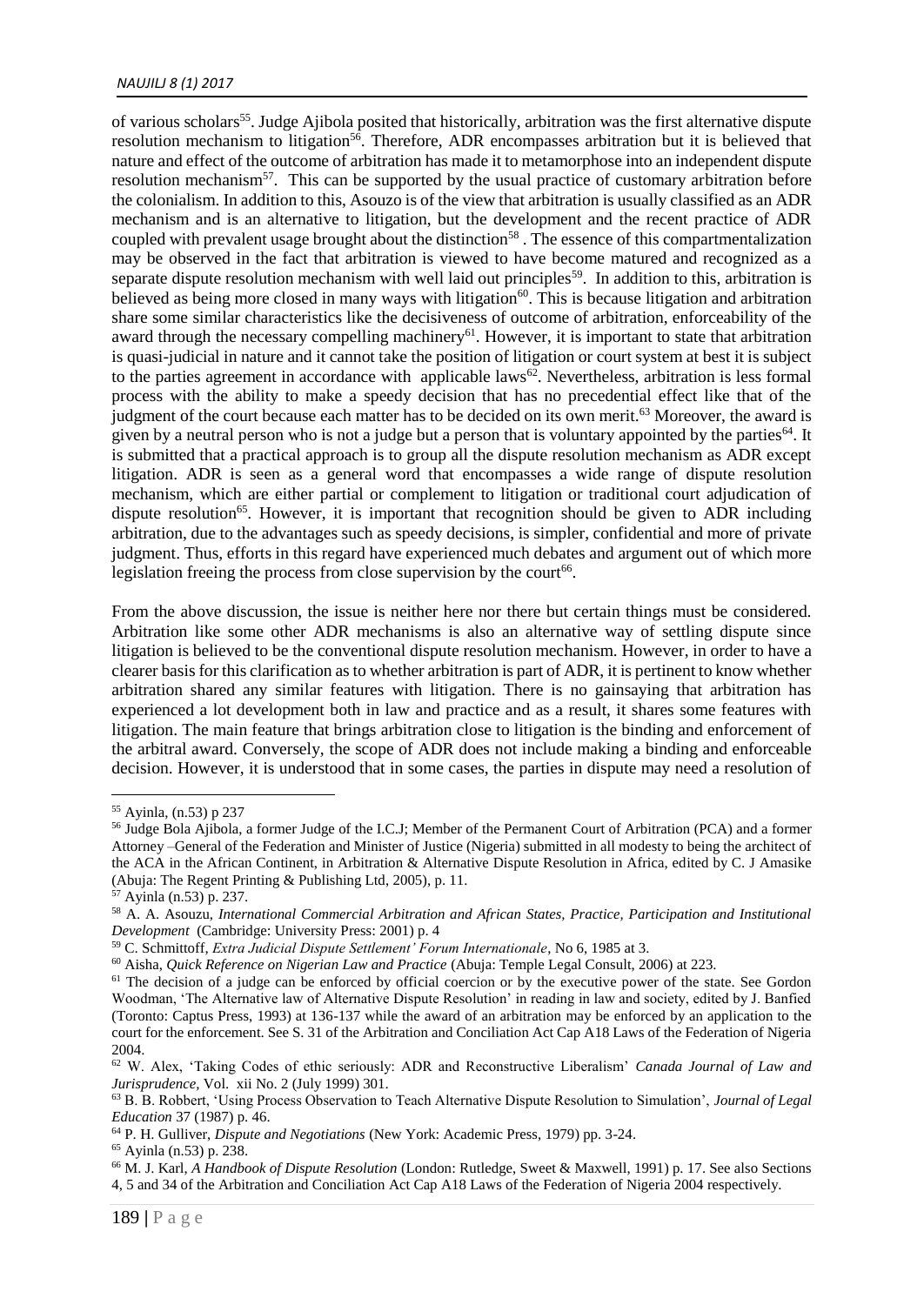#### **AYINLA, ADEBAYO AND AHMAD:** *An Appraisal of the Nexus and Disparities between Arbitration and Alternative Dispute Resolution (ADR)*

greater legal force than a mere agreement for example a dispute which concerns or affects rights in general in which an enforceable solution is required or a legal precedent needs to be set. Nevertheless, the question that begs for answer is whether arbitration still form part of ADR mechanism despite its quasi-judicial nature with respect to binding and enforceable effect of the award? The answer is in between the negative and positive in view of the surrounding circumstances. ADR by its natural meaning implies an alternative to litigation, non-adversarial, non-adjudicative and the agreement reached is intended to bind the parties willingly. Furthermore, the outcomes of arbitral proceeding in most times result in a win-lose approach as against the win-win approach originally meant to be achieved under ADR, although the relationship of the parties is still being preserved. This is because the parties present their matter before the arbitrators with evidence with the hope of getting a positive award through an element of contention which has no place under the practical approach of ADR. It must be stated that settlement is still an object of arbitration. In support of this assertion is the UNCITRAL Model Law and the ACA among others, settlement is allowed in article 30 and s.25 of ACA respectively, particularly allow for settlement vide mediation.<sup>67</sup> In addition to that, the award of an arbitral tribunal is enforceable at anywhere although, it is not automatic because only the court has the power of enforcement<sup>68</sup>. In a situation where, either of the party refuses to honour the award, there would be a need to enforce and that will require a judicial process and as a result, the purpose of adopting arbitration as an ADR mechanism may be questioned but this appears to be the emerging trend in ADR in view of the laws establishing the mediation centres in Nigeria which allows for the enforcement of MOU as judgment of court. Arbitration agreement is futuristic, anticipatory and its draws a line between a present or future dispute compared with the main intent of ADR mechanism which is relevant after the event had happened or on existing issues. Thus, none of the parties under the arbitration clause can approach the court without submitting to arbitral tribunal. In arbitral proceeding, the award must be written and signed but under the ADR there is no requirement that the neutral third party must reduce the terms of settlement in to writing. Although, in mediation and conciliation, the parties might agree to reduce the settlement into writing so that the court may pronounce it as consent judgment or judgment, such agreement is binding on the parties because it constitute contract between them. A clear distinction might be difficult to establish in Nigeria, because Arbitration and Conciliation Act governs arbitration and other ADR processes which makes it a bit uneasy to have a clear distinction between the two practically and pragmatically. In addition, mediation is not even recognized or used in the Act although; it is commonly used interchangeably with conciliation. Besides, the whole of Part II of the Act is devoted to conciliation and as such no mention is made of mediation the Act provides: 'Notwithstanding the other provision of this Act, the parties to any agreement may, seek amicable settlement of any dispute in relation to the agreement by conciliation under the provision of this Act<sup>'69</sup>. Thus, settlement of dispute is put beyond par adventure and vividly encouraged by the Act.

# **5. Conclusion**

<u>.</u>

The relevance of arbitration and ADR in our contemporary societies cannot be over emphasized and the need to adopt dispute resolution mechanism is imperative to promote peaceful co- existence and achieved amicable settlement of dispute. Thus, this paper has discussed arbitration and ADR as dispute mechanisms and in addition, it has discussed the argument as to whether arbitration is strictly part of ADR or not. In order to espouse the issue, this paper has shown the nexus between arbitration and ADR

<sup>&</sup>lt;sup>67</sup> Section 25 of the Nigerian ACA 2004 allows settlement and section 32 of the Malaysian Arbitration Act. Laws of countries like Sri Lanka, India, Singapore, Australia, Canada, the Netherlands among others and rules of arbitration in South Korea, Germany, Slovenia, Hungary, Croatia, Austria, Switzerland, France including WIPO Mediation rules all favoured the use of mediation and arbitration. Tang Houzhi, 'Is There an Expanding Culture that favors Combining Arbitration with Conciliation or Other ADR Procedures?' *ICCA Seoul Arbitration Conference*, (1996), at 102-110. The relevant section in some of the laws are, section 30(1) of the Indian Arbitration and Conciliation Act, 1996, Section 63 of the Singapore Arbitration Act, 2001, Section 2A and 2B Hong Kong Ordinance 1990, Section 51 Arbitration Law of China and Article 65(a) of WIPO. Art. 13 of WIPO Mediation Rules also encourage this combination. See L. A. Ayinla, *The Possibilities and Hindrances of ADR in Nigeria: A Critique* (Germany: Lap Lambert Academic Publishing, 2016) p.108

 $68$  Section 57 of Arbitration and Conciliation Act, Cap A18 Laws of the Federation of Nigeria, 2004.

<sup>69</sup> See Section 37 of Arbitration and Conciliation Act, Cap A18 Laws of the Federation of Nigeria, 2004. See also Ayinla (n.8) p.46